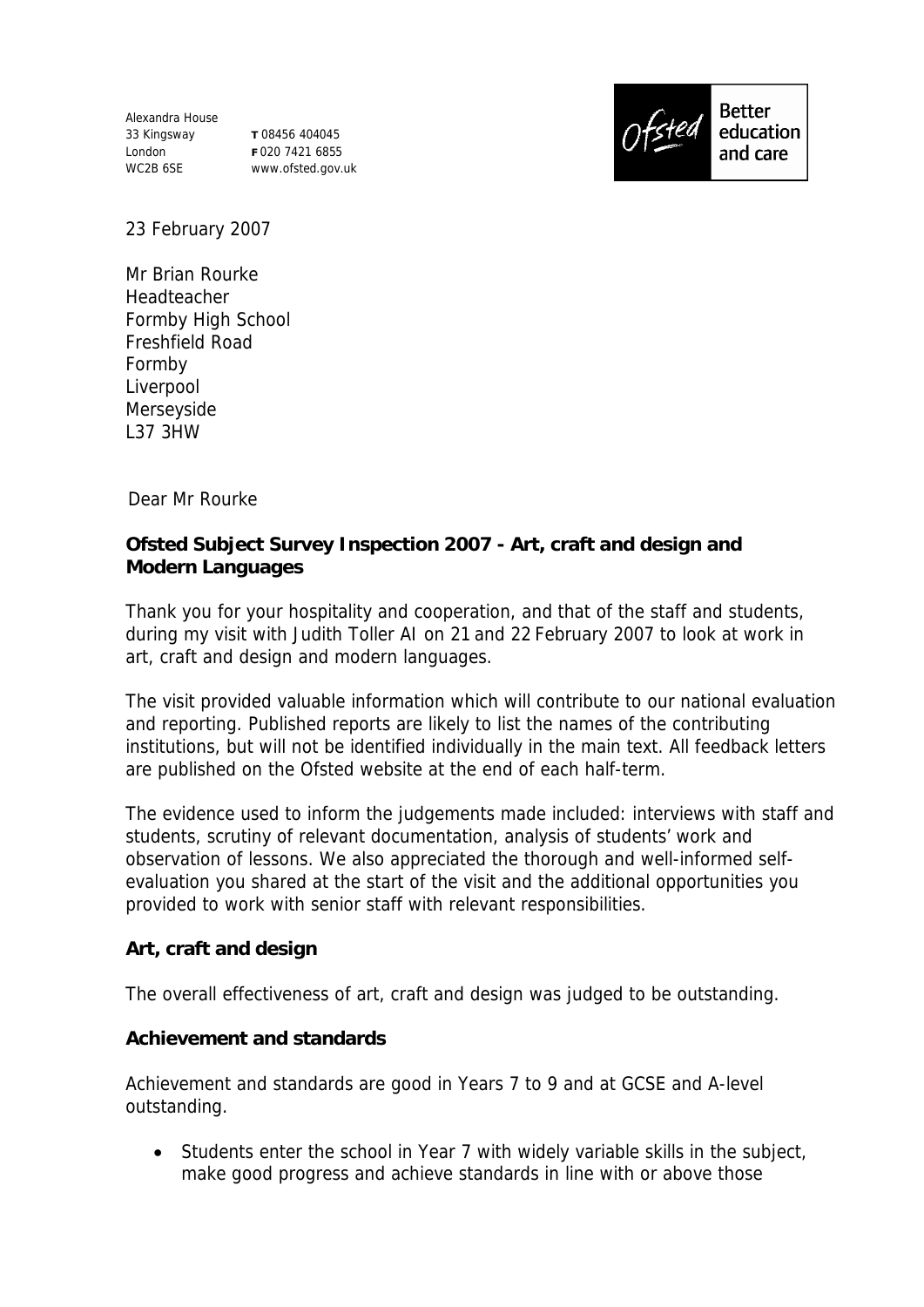achieved nationally. In both two and three-dimensional work boys and girls develop good technical skills and knowledge about the work of other artists, craft makers and designers. However there is limited evidence of their ability to explore and experiment.

- A high proportion of students choose to continue with the subject to GCSE. They are highly committed and accelerate their progress as opportunities to diversify increase. Students respond particularly well to themes about challenging concepts that provide scope to develop and express their own imagination. Research is thorough, well presented and developed in both two and three-dimensions. However, students tend to revert to two dimensional ideas in examinations that sometimes limit the impact and creativity of their initial thinking.
- A very high proportion of students who continue into the sixth form achieve outstanding examination results and many continue into art related courses and careers. Students clearly build on their strengths in handling familiar media and in some cases combine media creatively with the exception of digital media which is underdeveloped as a creative tool. However, their understanding about the work of other artists is significantly advanced and applied; this clearly impacts on the personalisation of their own work.
- Students in all years enjoy the subject; they respect the expertise of teachers, listen carefully and boys in particular contribute eagerly to discussion. Most students show sensitivity to and interest in the work of others, an ability to review and develop their own work and pride in their achievements, most evident where students have exhibited their work in the nearby gallery at Southport. Students' personal development and well being in the subject is outstanding in most respects including cultural, moral and social development. However, their ability to develop responsibility and show initiative is limited by opportunity, particularly in Years 7 to 9.

## **Quality of teaching and learning**

The quality of teaching and learning is good with outstanding features.

- Teachers are knowledgeable about the subject and assessment requirements; they communicate this effectively and show their enjoyment in the subject and working with students at Formby High School. The individual qualities and needs of individual students are known by teachers. However, this could be used to prepare more differentiated starting points. Nevertheless, the tutorials provided for examination students and the accuracy and high quality of marking attached to the work assessed, are outstanding features of provision.
- Lessons are well planned and students are clear about long term objectives. Projects with relevant subject matter and that lead to a clear purpose motivate the students. However, learning objectives for individual lessons are insufficiently clear about what is expected of the students including opportunities for students to diversify.
- The use of the Secondary National Strategy is effective. In particular, students learn how to use specialist language in the subject and lessons often include skilful management of whole class discussion about the progress of their work. The best introductions to lessons provide opportunities for students to see or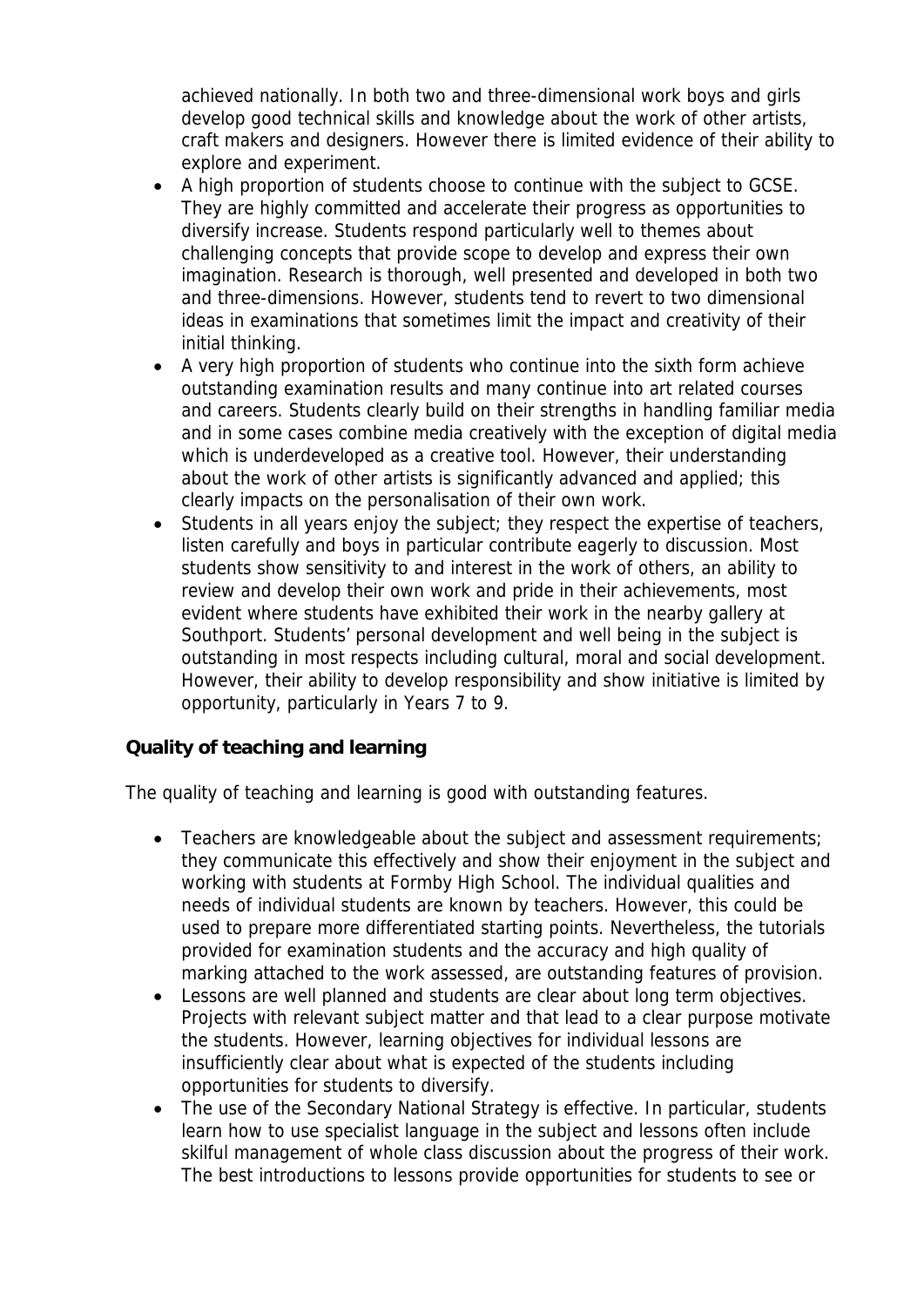handle art and artefacts. Display is well used to inspire all year groups. However, there is inadequate permanent exhibition space in public areas that restricts the development of the classrooms as working studios.

## **Quality of the curriculum**

The quality of the curriculum is outstanding.

- An excellent range of visits is organised. Opportunities are provided for all students to visit an art gallery as part of their Key Stage 3 course. The exhibitions of examination work in school are effectively used as a teaching resource. Examination courses enable students to visit local galleries in Southport and Liverpool, national galleries in London or events such as 'Clothes Show Live'. European study visits that are offered to the A-level and Key Stage 4 students have a significant impact on the maturity of their work.
- Art, craft and design based themes are broad; the work of other artists, craft makers and designers provides increasing challenge as the students progress through the school. This includes opportunities to work with living artists through the support of Creative Partnerships Merseyside. A wide range of two and three-dimensional media is used with the exception of digital media which is predominantly used for research. Nevertheless, some students are beginning to use computer aided design with other media.
- The most effective topics provide students with opportunities to think deeply and respond individually; the continuous strand of work related to personal identity and experience, for example, shows that students respond well to the structured opportunities to re-visit familiar topics or media. However, although students are given rich first hand experiences, some depend too much on secondary sources. For this significant minority of students sketchbooks are underdeveloped to store and develop ideas, record observations or evaluate experiments in direct response to the stimulus.

**Leadership and management**

Leadership and management are good overall with some outstanding features.

- The subject is very efficiently managed and well informed by national initiatives and expectations. It has evident impact across the school and is valued by senior staff. Response to whole school strategies is positive; for example work related to literacy across the curriculum. However, liaison between the arts stimulated by the performing arts status of the school, or with design and technology due to the recent reorganisation of curriculum leadership, are at an early stage of development. A wide range of thoughtfully conceived workshops for local primary schools complement provision at the secondary school. Nevertheless, this initiative has not yet impacted upon students' progression in the subject or their creative development between Years 6 and 7.
- School and subject improvement planning is cohesive. Self-evaluation is used effectively to inform the continuous development of the subject but more specific analysis of evidence could be used to justify judgements made. Nevertheless, examination moderation with other schools is used well to inform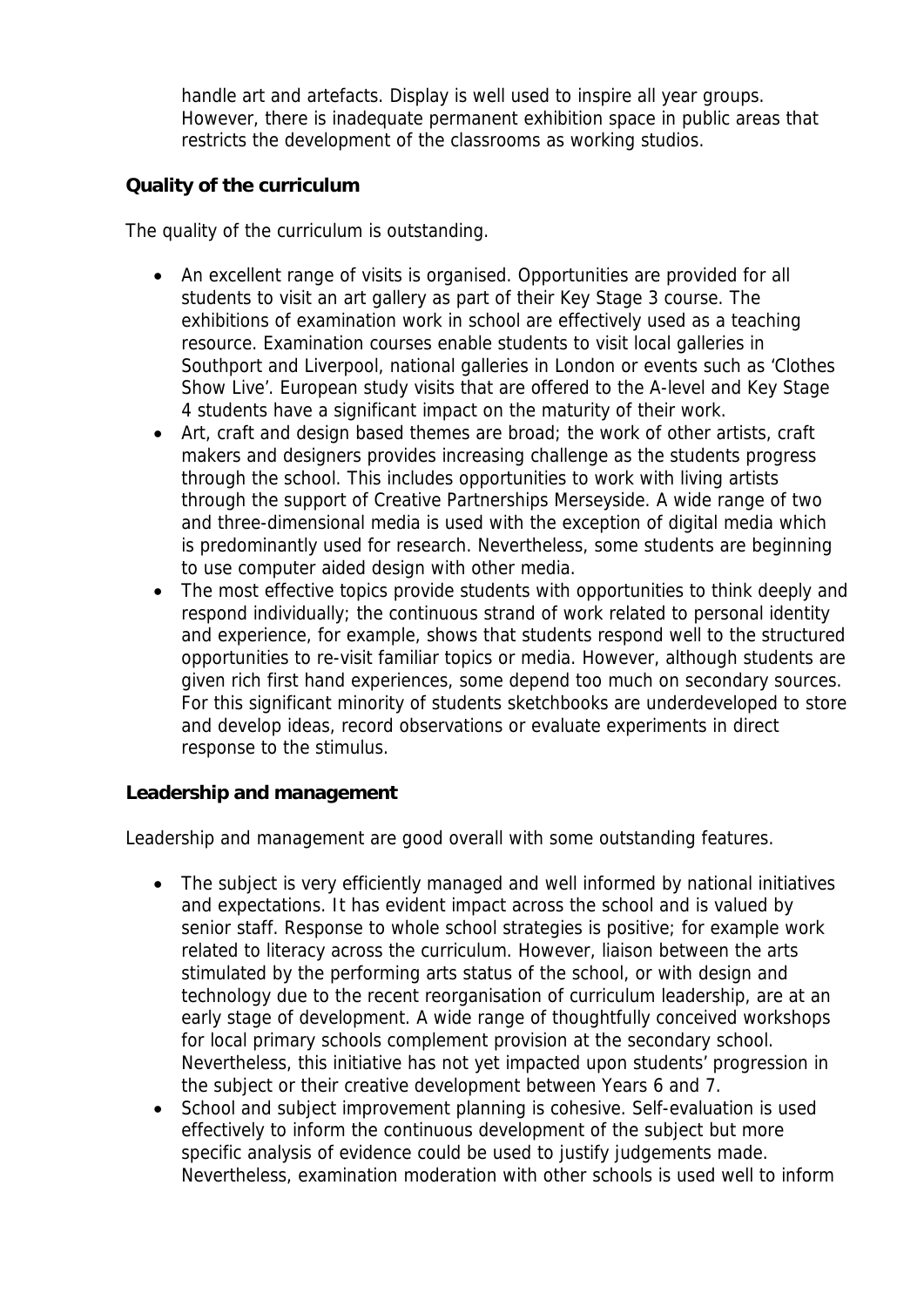self-evaluation and feedback from students who have continued with art related courses and careers after leaving the school is used effectively to influence the direction of the subject.

• The subject is led confidently, capably and with a clear direction given to students' performance. The tracking and shaping of students' progress is a strong feature of subject management once students are established at the school. The good guidance is a consistent quality of provision that shows how well different teachers collaborate to make best practice consistent.

### **Inclusion**

Boys and girls, including those with learning difficulties and disabilities, value the level of support provided by teachers once lessons have started; inclusion is good. The proportion of students choosing art and design courses is significantly higher than national averages. The breadth of the course provides opportunity and success for different students with varied interests and skills.

**Subject Focus: depth, breadth and creativity of provision and outcomes**

The breadth of the curriculum is an outstanding feature, particularly in relation to the small number of staff. Depth is good overall, particularly evident in themes and media most frequently re-visited. The creative diversity of students' ideas and achievements becomes increasingly evident as students progress through the school and is good overall.

**Areas for improvement, which we discussed, included:**

- increasing opportunities for students to build on prior experience by taking more responsibility for the diversification of their work and management of resources from the start
- developing more evidence of students' experimentation with materials and techniques including digital media showing how different processes connect to the work of different artists, craft makers and designers
- improving provision for the exhibition of work and strengthen collaboration with related curriculum areas to ensure that the subject achieves maximum impact on all students.

#### **Modern Languages**

The overall effectiveness of modern languages was judged to be good.

**Achievement and standards**

Achievement and standards are good overall.

- Students enter the school with overall prior attainment that is above average.
- The results of Year 9 teacher assessments in modern languages were well above average. This represents good progress. There has been an improving trend over the last four years.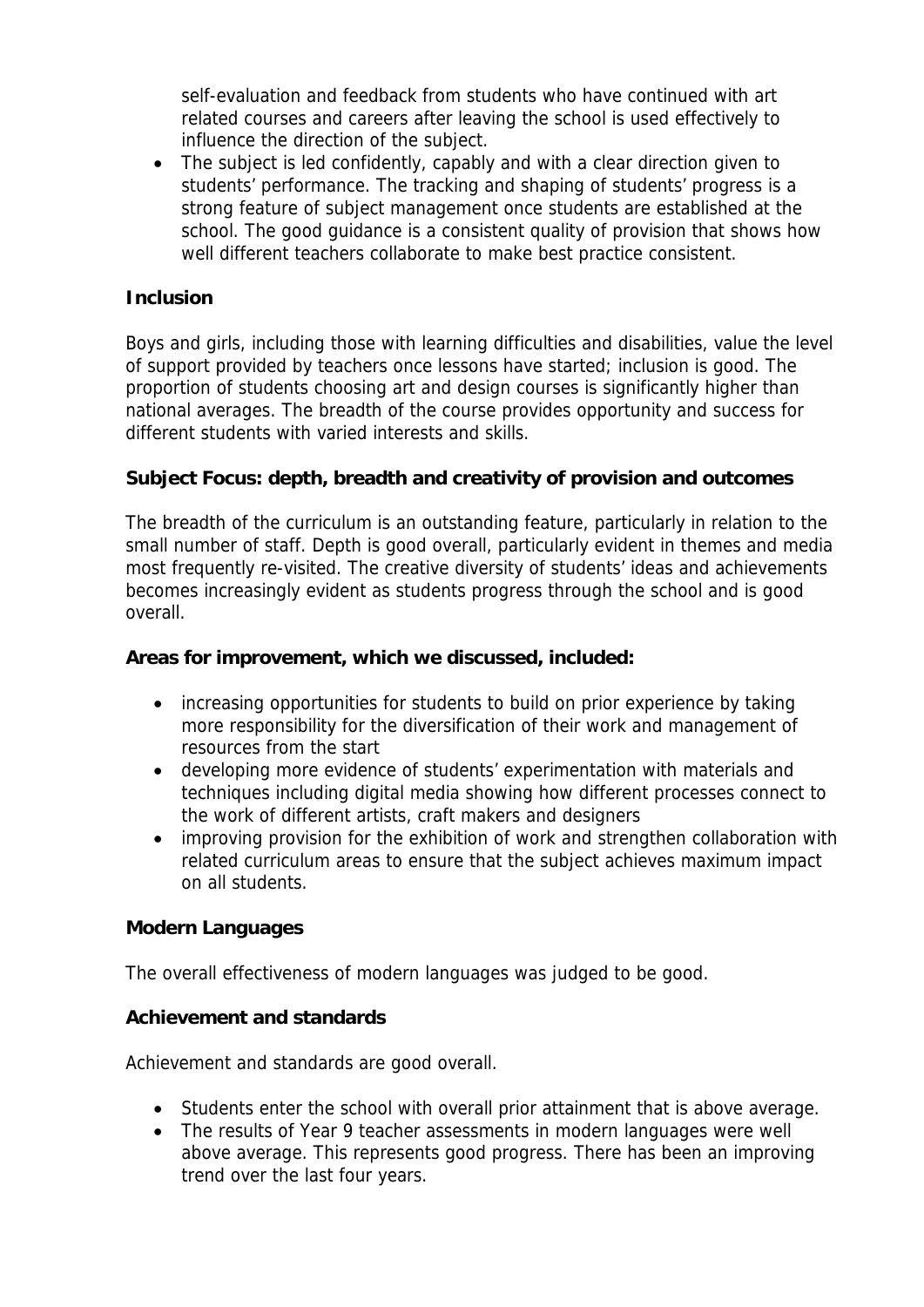- In 2006 results at grades A<sup>\*</sup>-C and A<sup>\*</sup>-A were above average in both languages. However the proportion of the cohort entered for examination greatly exceeds the national average. This therefore represents good progress overall.
- In Spanish all candidates achieved a grade F or better in GCSE examinations. In French the  $A^*$ -G pass rate was broadly average.
- In the sixth form numbers entered for examination are low. Standards at Advanced level are broadly average in both languages. This represents satisfactory achievement overall.
- In lessons seen students make good progress at all key stages. They generally speak confidently with usually accurate intonation and pronunciation, although lower ability students are more dependent upon written prompts to communicate in the language being learned.
- In writing students display a good understanding of the patterns in the languages and apply them successfully. As they progress through the school they extend their range of vocabulary and structures well.
- Relationships between teachers and students are very good. Students enjoy learning languages and say it is fun.
- Students' attitudes towards learning are excellent and their behaviour in lessons is exemplary. They have a good understanding of how important languages are. This is a major factor in enabling them to achieve well. Both boys and girls are keen to volunteer in class oral work and work very productively in groups, pairs and as individuals. When given the opportunity they take the initiative and take responsibility for their own learning.

# **Quality of teaching and learning**

Teaching and learning are good.

- Teachers have very good subject knowledge. There is very good practice within the department in the use of the target languages to develop students' listening and speaking skills and to challenge students effectively. There is scope to extend this very good practice across the department.
- Teachers make clear and well sequenced presentations of new language so that students rapidly understand, identify and apply patterns, and use new language successfully themselves.
- Interactive white boards are used well to engage students. Students use ICT themselves on a regular basis, both in and outside lessons, to consolidate and extend their learning at their own pace. Work with the digital language laboratory is particularly successful in motivating and engaging students, especially boys.
- Students increase in confidence and competence in using the languages when they have opportunities to practise informally and use the languages for real purposes. There is scope to develop this further.
- Students are given regular feedback about their work. However there is scope to involve them more fully in evaluating and planning their own progress against assessment criteria specific to language learning goals.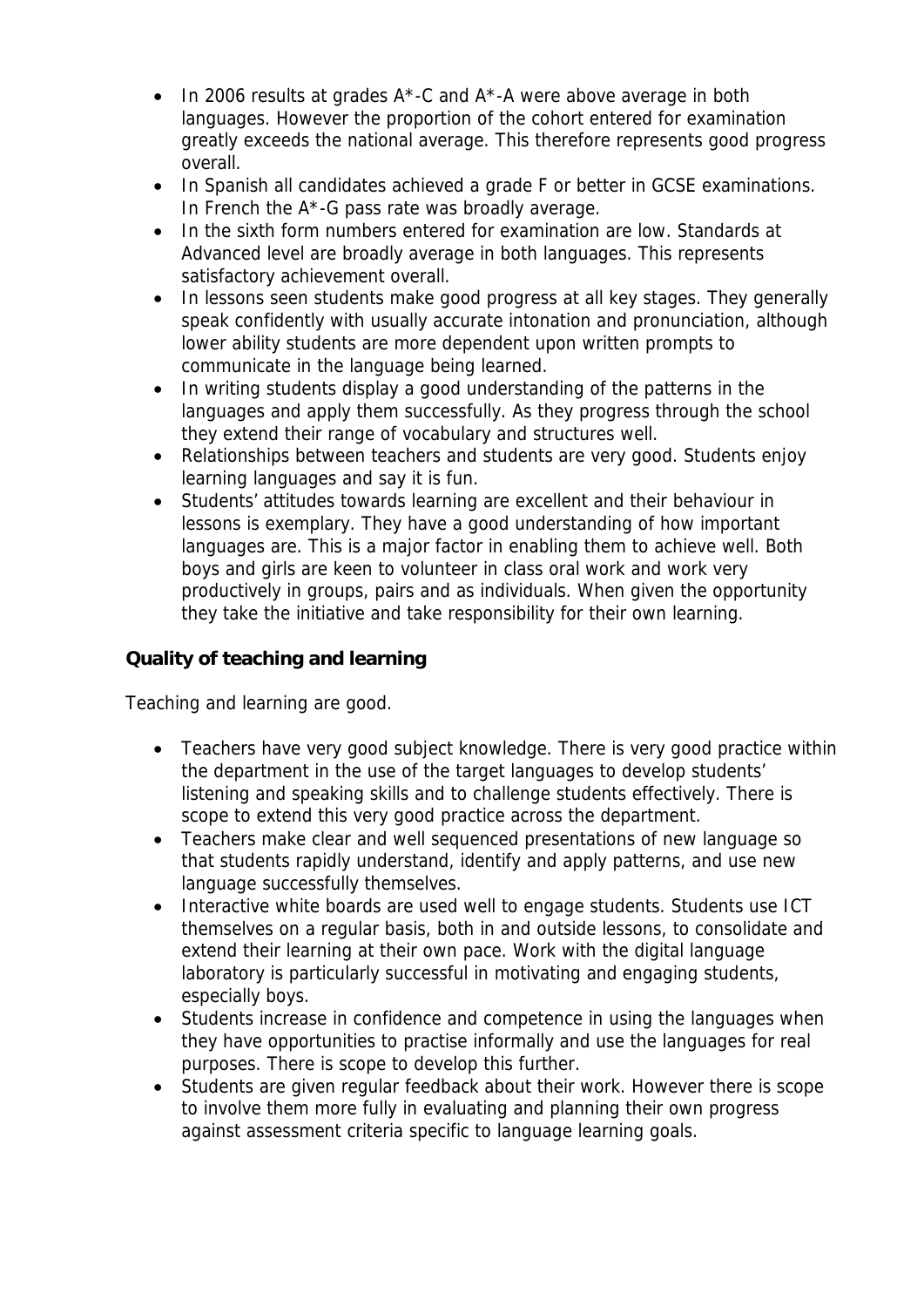## **Quality of the curriculum**

The curriculum is good.

- Almost all students learn either French or Spanish from Year 7 and the most able learn a second language in Years 8 and 9.
- Almost two thirds of students opt to continue with at least one language to GCSE.
- Extra curricular provision is good. There are well established and popular visits and exchanges to France and Spain. Language days and short trips to France also promote cultural awareness.
- Students benefit from regular contact with native speakers of French and Spanish. They particularly value the way they make themselves available to help students outside lessons on an informal basis.
- Teachers are developing good links with feeder primary schools to deliver Spanish lessons to pupils in Years 5 and 6. The department has recently adapted the languages' curriculum appropriately in Year 7 to ensure continuity.

**Leadership and management**

Leadership and management of modern languages are good.

- The subject leaders work well together and have created a culture where language learning is valued and enjoyed by students.
- The department is successful in engaging boys' as well as girls' interest in studying languages both in Key Stage 4 and the Sixth Form.
- The senior leadership team supports the department well with good resources and promotes language learning well in the school.
- Self-evaluation is at an early stage at departmental level.
- Teachers have access to a good range of assessment information about students. Teachers use it in planning lessons but students are not yet fully involved in evaluating their own progress or planning next steps.

**How close the school is to reaching the benchmarks for language take-up in Key Stage 4**

- The school has exceeded the first benchmark of 50% as almost two thirds of students study at least one language to the end of Year 11.
- The department has succeeded in creating a culture where learning languages is valued and the school actively encourages students to continue with a language throughout Key Stage 4.

**The development of speaking skills**

Students' speaking skills are well developed.

• They generally have accurate pronunciation. They can respond promptly and successfully to direct questions in familiar contexts with varying degrees of